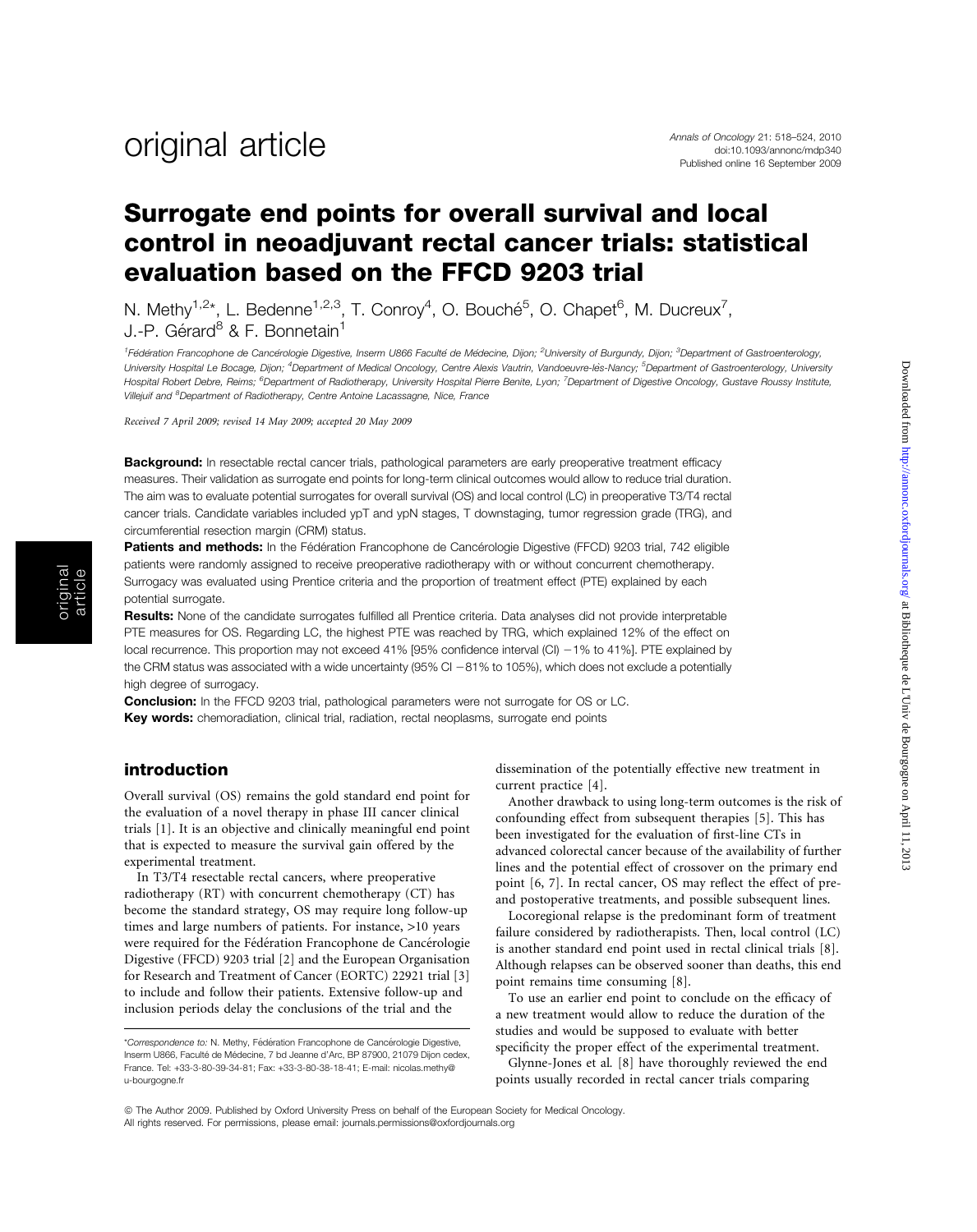preoperative strategies, to identify possible alternative end points, based on evidence from phase II and phase III trials. In addition to survival and LC, they discussed pathological parameters such as the circumferential resection margin (CRM) and measures of the degree of response to chemoradiation. Pathological parameters seem interesting end points for the reason that they are rapidly assessable and able to reflect the specific effect of the preoperative treatment.

Nevertheless, before being used as primary end point in a trial, these alternative end points should be validated as surrogate for the clinical end point it is supposed to substitute for. Prior specific statistical validation is required [9, 10] to ensure that conclusion drawn from the surrogate reflects clinical benefit for the patients. Indeed, several examples showed in the past that decision regarding a new treatment based on an intermediate event can lead to wrong conclusions concerning the final end point [11].

Based on the FFCD 9203 trial, the aim of this study was to evaluate the surrogacy value of some pathological parameters to substitute for OS or LC in T3/T4 neoadjuvant rectal cancer clinical trials. Candidate surrogates were ypT and ypN stages, T downstaging, tumor regression grade (TRG), and CRM status. We also evaluated time to local recurrence and time to progression as surrogates for OS.

#### patients and methods

#### the FFCD 9203 trial

Our analyses were based on the FFCD 9203 trial whose design and results were detailed previously [2]. Patients were eligible if they presented a T3/ T4, Nx, M0 histologically confirmed, previously untreated rectal adenocarcinoma accessible to digital rectal examination. They were younger than 75 years with a World Health Organization performance status of 0 or 1. They were randomly allocated to either preoperative radiation alone or concurrent RT–CT from April 1993 to November 2003.

Evaluation of the extent of the disease, including preoperative imaging, was described previously [2]. Tumor staging was clinical. The total dose of the preoperative RT was 45 Gy delivered in 25 fractions during 5 weeks. Concurrent CT with fluorouracil 350 mg/m<sup>2</sup>/day during 5 days, together with leucovorin, was administered during the first and fifth week in the experimental arm. Surgery was planned 3–10 weeks after the end of RT (with or without CT). All patients were scheduled to receive adjuvant CT with the same fluorouracil/leucovorin regimen (four cycles).

A total of 742 patients were eligible. The median follow-up time was 81 months (range 17–145 months). The results showed significant treatment effect neither on OS (5-year OS rate: 67.9% in the RT arm versus 67.4% in the RT–CT arm,  $P_{Log-Rank} = 0.68$ ) nor on progression-free survival (PFS; 5year PFS rate: 55.5% in the RT arm versus 59.4% in the RT–CT arm,  $P_{LoS}$  $_{\text{Rank}} = 0.73$ ). Among the 674 patients who underwent a macroscopically complete resection (R0–1), the 5-year cumulative local recurrence rate was 16.5% in the RT arm and 8.1% in the RT–CT arm ( $P = 0.004$ ), which was presented as the major clinically relevant result of the trial. The pathological sterilization rate was significantly higher in the RT–CT arm (11.4% versus 3.6%, P <0.0001) [2].

#### definitions of the end points

OS and time to local recurrence (LC) were the final end points for which we tested potential surrogates. We also looked for time to local recurrence and time to progression as surrogates for OS.

OS was defined as time from randomization to death from any cause. Alive patients were censored at the last follow-up. Time to local recurrence

# Annals of Oncology **Annals of Oncology** original article

was defined as time from randomization to the first local recurrence with or without associated distant metastasis. Patients without local recurrence were censored at the last follow-up. Local recurrence was defined as any clinically proven tumor relapse within the pelvis or perineum and was calculated among patients who underwent a gross complete resection (R0–1). Time to progression was defined as time from randomization to any first local or distant relapse of cancer.

The pathological stage (ypT or ypN) was recorded according to the International Union Against Cancer TNM (tumor–node–metastasis) system. Tumor regression was staged into three categories: sterilized specimen (no visible cancer cells, corresponding to a ypT0 stage), few residual isolated tumor cells, or residual evolutive tumor. The CRM, measured according to each pathological laboratory technique, was considered as positive if the microscopic tumor extension reached the margin. Central quality control for pathological examinations was not carried out.

#### statistical methods

To evaluate the statistical validity of the candidate variables as surrogates for OS and time to local recurrence, we used single-trial validation methods: Prentice criteria [12] and Freedman's proportion of treatment effect (PTE) explained by the surrogate [13]. They are supposed to translate into statistical terms the fact that the candidate surrogate is an intermediate variable in the course of the disease from diagnosis to death, and that the effect of the treatment on this variable is responsible for the effect observed on the final end point. That is why after adjustment for such an intermediate variable, the effect of the treatment on the final end point is expected to statistically disappear (effect fully captured by the surrogate, Prentice approach) or diminish (PTE measure).

According to Prentice method, a surrogate is validated if it fulfills a set of four conditions [14]: (i) treatment has a significant effect on the surrogate; (ii) treatment has a significant effect on the final end point. In the corresponding Cox model, the parameter  $\beta$  associated with the treatment variable is different from zero; (iii) the surrogate has a significant effect on the final end point. When the final end point is OS, this means that the surrogate has a significant prognostic value; (iv) adjusting for the surrogate, treatment effect on the final end point is no longer significant. In the corresponding Cox model with both the treatment and the surrogate as covariables, the parameter associated with the treatment variable  $(\beta_S)$  is equal to zero. In Cox regressions modeling OS, local recurrence and progression were considered as time-dependent covariables.

To quantify the PTE on the final end point that can be attributed to its effect on the candidate surrogate, PTE was calculated for each potential surrogate after checking for no interaction between the treatment and the candidate surrogate. PTE is equal to  $1 - \beta_s/\beta$ . The 95% confidence interval (CI) of the PTE was estimated with a bootstrap method (1000 samples). A variable would be considered as an acceptable surrogate if the lower bound of the 95% CI is higher than 0.5 [13].

Categorical variables were described using frequency and percent, and compared using Fisher's exact tests. The survival curves were estimated with the Kaplan–Meier method and compared with the log-rank test. The Cox proportional hazards model was used to estimate hazard ratios (HRs). All tests were two sided.

#### results

#### patient characteristics

Baseline patient characteristics were well balanced between the two treatment groups (Table 1).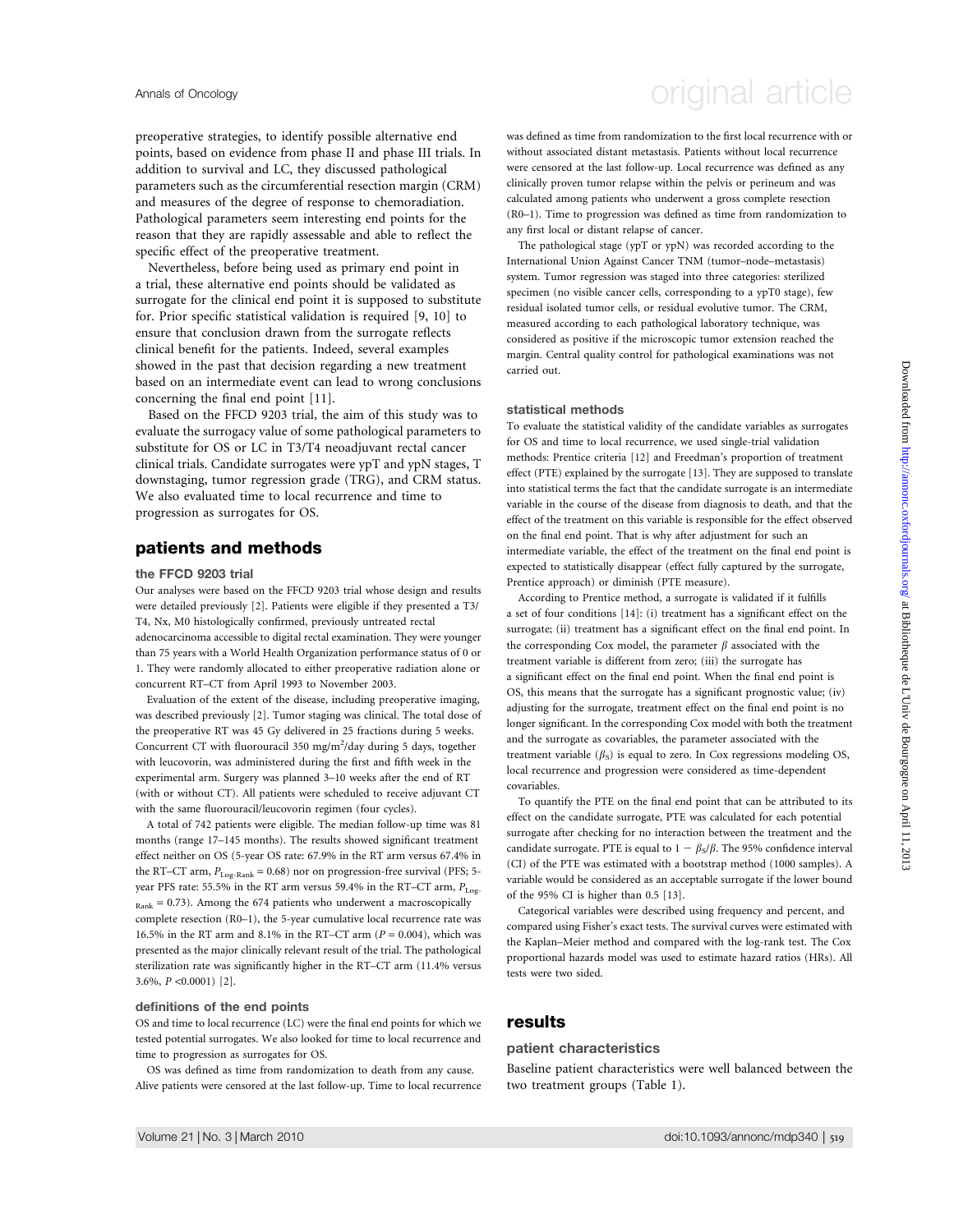# original article  $\overline{\phantom{a}}$  article  $\overline{\phantom{a}}$

#### Table 1. Baseline patient characteristics

|                              | RT group<br>$(n = 367)$ |               | $RT-CT$ group<br>$(n = 375)$ |      |
|------------------------------|-------------------------|---------------|------------------------------|------|
|                              |                         |               |                              |      |
|                              | $\boldsymbol{n}$        | $\frac{0}{0}$ | $\boldsymbol{n}$             | $\%$ |
| Age, years                   |                         |               |                              |      |
| Median                       | 63                      |               | 64                           |      |
| Range                        | $27 - 79$               |               | $28 - 81$                    |      |
| Sex ratio (male/female)      | 1.98                    |               | 1.95                         |      |
| World Health Organization    |                         |               |                              |      |
| performance status           |                         |               |                              |      |
| $\theta$                     | 230                     | 62.7          | 226                          | 60.3 |
| $\mathbf{1}$                 | 121                     | 33.0          | 139                          | 37.1 |
| Location, cm from anal verge |                         |               |                              |      |
| $0 - 5$                      | 183                     | 49.9          | 192                          | 51.2 |
| >5                           | 178                     | 48.5          | 180                          | 48.0 |
| Clinical stage               |                         |               |                              |      |
| T <sub>3</sub>               | 314                     | 85.6          | 332                          | 88.5 |
| T <sub>4</sub>               | 41                      | 11.2          | 37                           | 9.9  |
|                              |                         |               |                              |      |

RT, radiotherapy; RT–CT, radiotherapy and chemotherapy.

#### effect of treatment on the candidate surrogates

Regression grade significantly differed between the two treatment arms. The rates of 'complete sterilized specimen' and 'few residual cancer cells' were both increased in the RT–CT arm (11.4% versus 3.6% and 18.7% versus 10.3%, respectively), whereas the modality 'evolutive residual cells' was lower (67.1% versus 84.4%;  $P < 0.0001$  overall). The distribution of the ypT stage differed significantly between the two groups, with a higher proportion of ypT0 and a lower proportion of ypT3 in the RT–CT group as compared with the RT arm ( $P < 0.0001$ ) overall). There were no differences in the rate of ypN0 stage, neither in the rate of negative CRM (Table 2).

#### effect of treatment on the final end points

A total of 124 deaths occurred in the RT group and 128 in the RT–CT group. The 5-year OS rate was 67.9% in the RT arm and 67.4% in the RT–CT arm ( $P_{\text{Log-Rank}} = 0.68$ ). The univariate HR for death in the RT–CT group was 1.05 (95% CI 0.82–1.35) so that the condition 2 in Prentice method was not satisfied.

Among the 674 patients who underwent a macroscopically complete resection, 49 local recurrences were observed in the RT arm and 25 in the RT–CT arm. The 5-year local recurrencefree time rates were, respectively, 84% and 92% ( $P_{\text{Log-Rank}} =$ 0.0035). The HR for local recurrence in the RT–CT group was 0.50 (95% CI 0.31–0.80).

#### effect of the potential surrogates on OS and LC

In univariate analysis, several of the candidate variables we tested for surrogacy revealed prognostic value for death and for local recurrence (Table 3; Figures 1 and 2). Macroscopically incomplete resection, local recurrence, and progression were highly predictive of death ( $HR<sub>OS</sub> = 5.7, 8.8, 16.3$ , respectively, P <0.0001). TRG, ypT and ypN stages, and T downstaging were also significantly associated with OS and time to local recurrence, whereas CRM status did not reach statistical significance ( $HR_{OS} = 1.47$ ,  $P = 0.18$  and  $HR_{Time-to-local}$  recurrence Table 2. Surgical procedures and pathological staging

|                              | RT group         |      |                  | RT-CT group | $P$ value |
|------------------------------|------------------|------|------------------|-------------|-----------|
|                              | $\boldsymbol{n}$ | $\%$ | $\boldsymbol{n}$ | $\%$        |           |
| Eligible patients            | 367              |      | 375              |             |           |
| Surgery                      |                  |      |                  |             |           |
| Yes                          | 360              | 98.1 | 359              | 95.7        | 0.16      |
| No                           | $\overline{4}$   | 1.1  | 11               | 3.0         |           |
| Missing data                 | 3                | 0.8  | 5                | 1.3         |           |
| Patients undergoing surgery  | 360              |      | 359              |             |           |
| Gross complete resection     |                  |      |                  |             |           |
| Yes $(R0-1)$                 | 336              | 93.3 | 338              | 94.2        | 0.79      |
| No(R2)                       | 20               | 5.6  | 15               | 4.2         |           |
| No resection                 | 3                | 0.8  | 5                | 1.4         |           |
| Missing data                 | $\mathbf{1}$     | 0.3  | $\mathbf{1}$     | 0.3         |           |
| Tumor regression             |                  |      |                  |             |           |
| Complete sterilized          | 13               | 3.6  | 41               | 11.4        | < 0.0001  |
| specimen                     |                  |      |                  |             |           |
| Few residual cells           | 37               | 10.3 | 67               | 18.7        |           |
| Evolutive residual cells     | 304              | 84.4 | 241              | 67.1        |           |
| Missing data                 | 6                | 1.7  | 10               | 2.8         |           |
| T stage                      |                  |      |                  |             |           |
| ypT0                         | 13               | 3.6  | 41               | 11.4        | < 0.0001  |
| ypT1                         | 27               | 7.5  | 14               | 3.9         |           |
| ypT2                         | 86               | 23.9 | 98               | 27.3        |           |
| ypT3                         | 225              | 62.5 | 197              | 54.9        |           |
| Missing data                 | 9                | 2.5  | 9                | 2.5         |           |
| T downstaging <sup>a</sup>   |                  |      |                  |             |           |
| Yes                          | 156              | 43.3 | 170              | 47.4        | 0.48      |
| No                           | 186              | 51.7 | 175              | 48.8        |           |
| Missing data                 | 18               | 5.0  | 14               | 3.9         |           |
| N stage                      |                  |      |                  |             |           |
| ypN0                         | 234              | 65.0 | 239              | 66.6        | 0.85      |
| $ypN1-2$                     | 122              | 34.0 | 117              | 32.6        |           |
| Missing data                 | $\overline{4}$   | 1.1  | 3                | 0.8         |           |
| Patients with gross complete | 336              |      | 338              |             |           |
| resection (R0-1)             |                  |      |                  |             |           |
| $CRM^b$                      |                  |      |                  |             |           |
| Negative                     | 188              | 56.0 | 185              | 54.7        | 0.13      |
| Positive                     | 23               | 6.8  | 21               | 6.2         |           |
| Not assessable               | 83               | 24.7 | 69               | 20.4        |           |
| Missing data                 | 42               | 12.5 | 63               | 18.6        |           |

CRM, circumferential resection margin; RT, radiotherapy; RT–CT, radiotherapy and chemotherapy.

<sup>a</sup>T was considered dowstaged when ypT stage (from 0-3) was lower than clinical stage (3 or 4).

<sup>b</sup>Considered as positive if the microscopic tumor extension reached the margin.

 $= 1.81, P = 0.15$ . Adjustment for treatment had no influence on these associations (data not shown).

#### Prentice's fourth criterion and PTE

The fourth condition in Prentice method requires treatment effect to become nonsignificant after adjustment for the surrogate. Without adjustment for the surrogate, treatment effect on OS is already nonsignificant, so that this condition could not be validated. Furthermore, the very-close-to-zero value of the corresponding Cox parameter did not allow any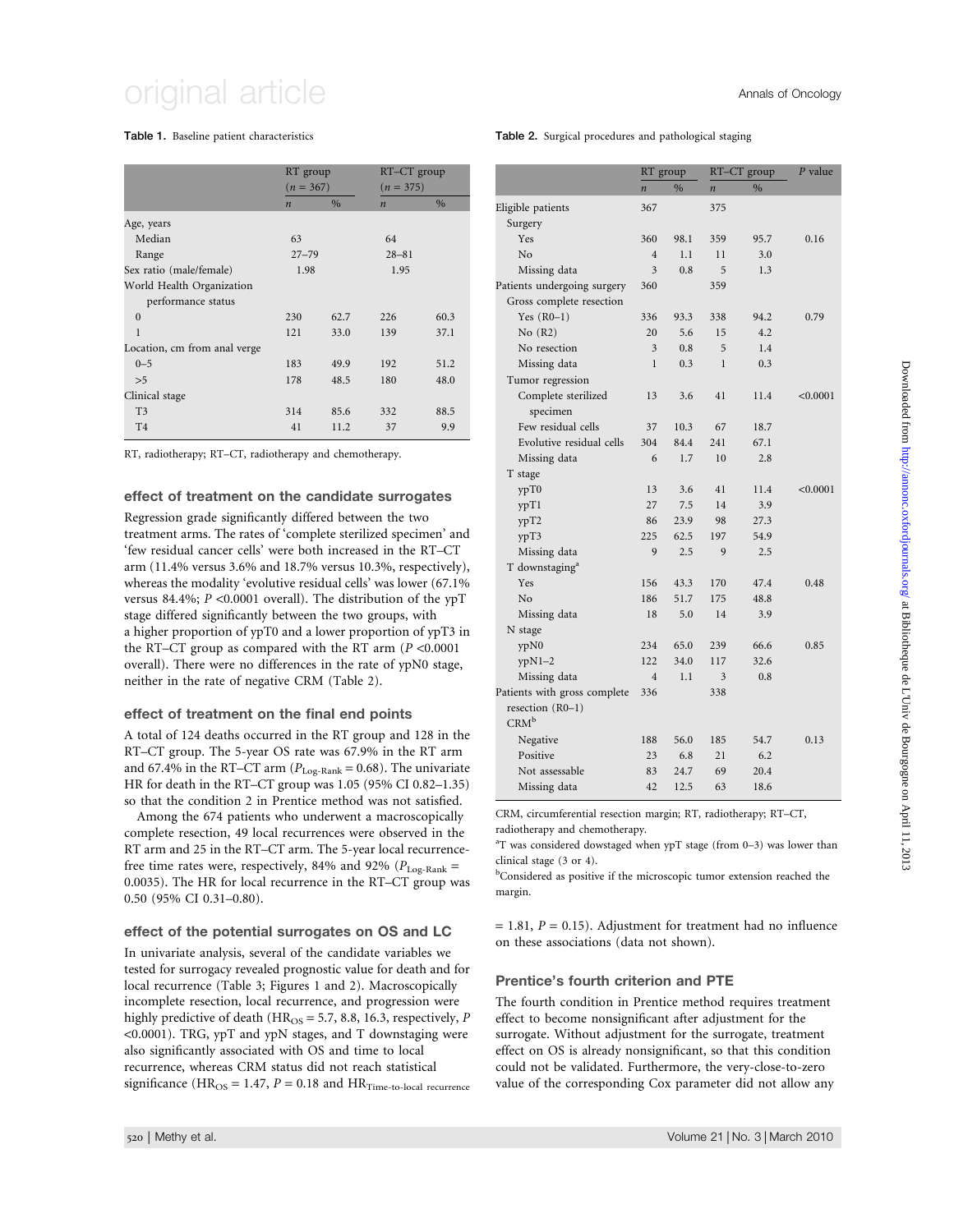# Annals of Oncology **Annals of Oncology** original article

Table 3. Prognostic value of the potential surrogate end points (univariate analysis)

| Candidate surrogate end point                   | Dependent variable     |                |                     |                                       |  |  |  |
|-------------------------------------------------|------------------------|----------------|---------------------|---------------------------------------|--|--|--|
|                                                 | OS <sup>a</sup>        |                |                     | Time to local recurrence <sup>b</sup> |  |  |  |
|                                                 | HR (95% CI)            | $\overline{P}$ | HR (95% CI)         | P                                     |  |  |  |
| Progression <sup>c</sup> , yes versus No        | $16.3(12.2 - 21.7)$    | < 0.0001       |                     |                                       |  |  |  |
| Local recurrence <sup>b,c</sup> , yes versus no | $8.76(6.38-12.0)$      | < 0.0001       |                     |                                       |  |  |  |
| Resection <sup>d</sup> , R2 versus R0-1         | $5.71(4.67-9.54)$      | < 0.0001       |                     |                                       |  |  |  |
| Tumor regression <sup>d</sup>                   |                        |                |                     |                                       |  |  |  |
| Complete sterilization (i)                      | $0.67(0.38-1.18)$      | 0.16           | $0.43(0.13 - 1.36)$ | 0.15                                  |  |  |  |
| Few isolated residual cells (ii)                | $0.68$ $(0.45-1.02)$   | 0.06           | $0.51(0.24 - 1.12)$ | 0.09                                  |  |  |  |
| Evolutive residual cells (iii)                  | Reference              |                | Reference           |                                       |  |  |  |
| $(i, ii)$ versus $iii$                          | $0.68$ $(0.48 - 0.95)$ | 0.025          | $0.48(0.25 - 0.94)$ | 0.033                                 |  |  |  |
| $YpT$ stage <sup>d</sup> , ypT3 versus ypT0-2   | $2.44(1.80-3.29)$      | < 0.0001       | $2.93(1.68 - 5.09)$ | < 0.0001                              |  |  |  |
| T downstaging <sup>d,e</sup> , yes versus No    | $0.58(0.44 - 0.75)$    | < 0.0001       | $0.45(0.27-0.73)$   | 0.0013                                |  |  |  |
| YpN stage <sup>d</sup> , ypN+ versus ypN0       | $2.16(1.67-2.81)$      | < 0.0001       | $2.18(1.37-3.45)$   | 0.0010                                |  |  |  |
| CRM <sup>b,f</sup> , positive versus Negative   | $1.47(0.83 - 2.58)$    | 0.18           | $1.81(0.81 - 4.08)$ | 0.15                                  |  |  |  |

CI, confidence interval; CRM, circumferential resection margin; HR, hazard ratio; OS, overall survival.

<sup>a</sup>Calculated among all eligible patients ( $n = 742$ ).

<sup>b</sup>Calculated among patients with gross complete resection ( $n = 674$ ).

<sup>c</sup>Introduced in the Cox model as time-dependent variable.

<sup>d</sup>Limited to patients undergoing surgery ( $n = 719$ ).

e T was considered dowstaged when ypT stage (from 0–3) was lower than clinical stage (3 or 4).

<sup>f</sup>Considered as positive if the microscopic tumor extension reached the margin.

reliable and interpretable estimation of the PTE for OS (data not shown).

Concerning LC, treatment effect remained significant after adjustment for each of the candidate surrogates, so that the fourth Prentice condition was not fulfilled (Table 4). The lower bound of the 95% CI of the PTE was far from 0.5 for each variable. The highest proportion was reached by tumor regression, with a PTE equal to 12.1%. In regards to the 95% CI, tumor regression may not explain more than 41% of the treatment effect on LC (95% CI  $-0.9%$  to 40.7%). Although the CRM status captured only 4.9% of the treatment effect on LC in this trial, this estimation was associated with a large 95% CI that includes  $100\%$  ( $-80.7\%$  to 105.3%), which does not exclude the hypothesis of a potentially high degree of surrogacy (Table 4).

#### discussion

Based on our dataset, ypT and ypN stages, T downstaging, CRM status, and TRG were not validated as surrogates for OS or LC. None of them fulfilled the four Prentice criteria, and each PTE was far from the critical value of 0.5 required for the lower bound of the 95% CI [13]. With a PTE equal to 12.1%, tumor regression was found to explain the highest proportion of the treatment effect observed on LC. This means that the positive effect of the experimental treatment on LC in this trial was not completely due to its effect through the regression of the tumor or to any other single pathological parameter. In regards to the 95% CI, tumor regression may not contribute to  $>41\%$  of the effect on LC (PTE 95% CI -0.9% to 40.7%). On the contrary, the PTE explained by the CRM status may reach 100% (PTE 95% CI  $-80\%$  to 105%), so that a good surrogacy value of the CRM cannot be rejected.

To our knowledge, this is the first statistical study that evaluates potential surrogates for preoperative treatment for rectal cancers. Nevertheless, our study should be viewed as an exploratory and preliminary work, and results must be interpreted with caution.

Initiated in 1992, our trial reported the CRM status as positive or negative using the cut point of 0 mm. A definition of  $\leq 1$  mm to indicate an involved margin is now advised [8, 15]. This may partly explain why CRM was not statistically significantly associated with local recurrence. Studies carried out with this larger cut-off will allow to better assess surrogate capability of the CRM status. There was also a large proportion of patients for whom the CRM status was not assessable or missing (257 of 674), which contributed to the width of the CI. The fact that the scoring of the CRM was not standardized [2] also weakened our findings. Nonetheless, it does not contradict the hypothesis that the CRM status may be the most relevant early pathological parameter to be used as an alternative end point in preoperative rectal cancer trials [8].

In the present study, regression was assessed according to a three-modality scale [complete sterilization (ypT0), few residual cells, and evolutive residual cells]. Nevertheless, there is currently different ways to define a complete pathological response (ypT0, ypT0 plus ypTmic, or ypT0N0) [16] and no established system of classification of the tumor regression grade [8]. The low proportions of treatment effect explained by these end points confirm that there are other events not mediated through the achievement of a complete pathological response [8].

The fact that no central quality control for pathological examinations was carried out in the FFCD 9203 trial may have added some variability in the assessment of the pathological parameters. Examination of pathological parameters following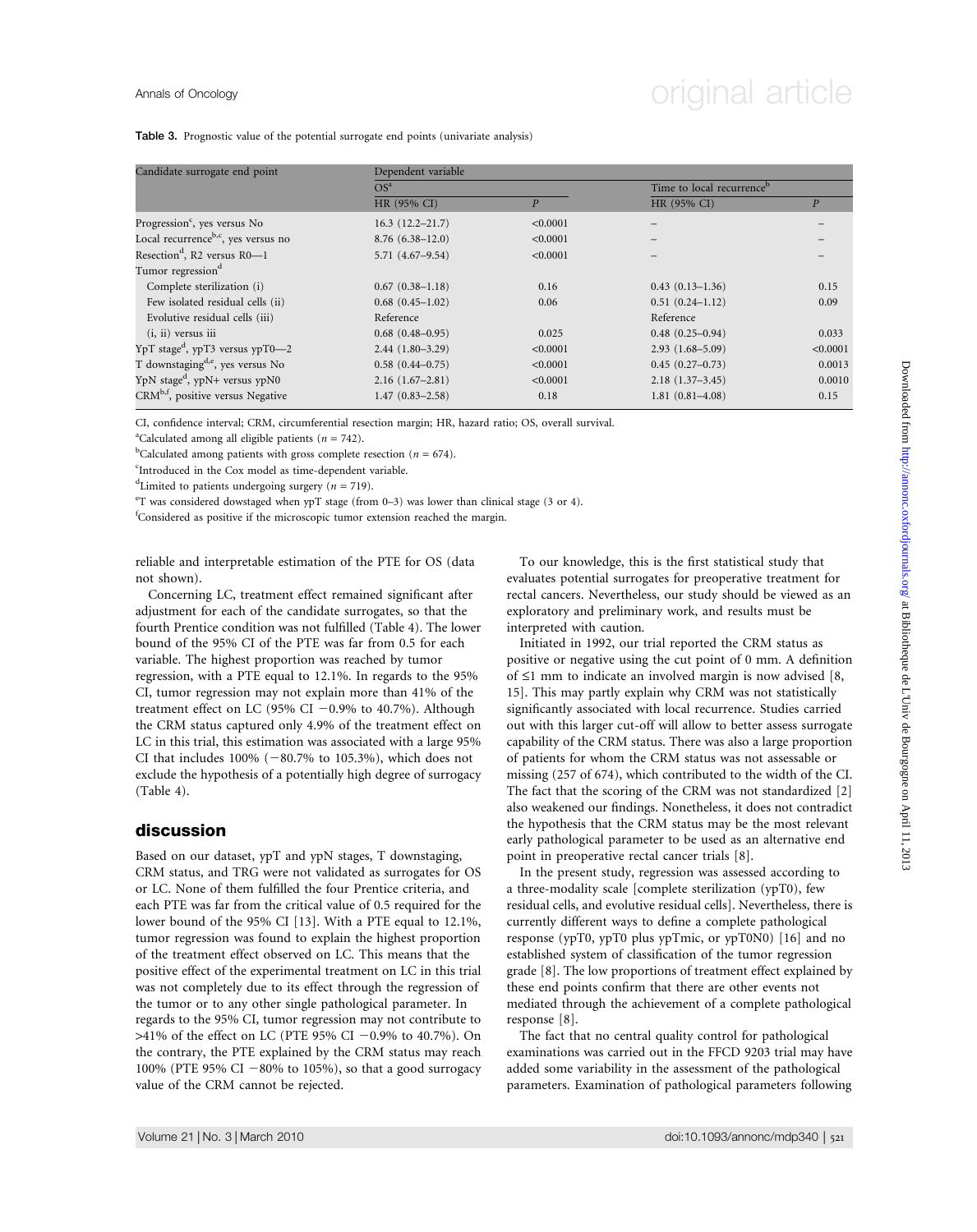### original article  $\overline{\phantom{a}}$  article  $\overline{\phantom{a}}$



Figure 1. Prognostic value of ypT stage (A) and tumor regression grade (B) for overall survival.

preoperative treatments may be affected by intra- and interobserver variability. Lack of standard procedures and analysis techniques has been reported for the evaluation of a complete pathological response and the scoring of residual cancer [8, 16, 17], such as for the determination of the CRM status [8, 15]. The time interval between completion of the preoperative treatment and surgery was also said to influence pathological response rate [16, 18], downstaging or CRM [19]. These sources of variability represent current limitations for the demonstration of a surrogacy value because precision and reproducibility of a surrogate are important points that contribute to its relevance [20].

Such difficulties also appear with the so-called LC end point because local recurrence may be difficult to establish and lacks standardized definition and method of reporting [8]. For example, the FFCD 9203 trial reported local recurrence among eligible patients with R0–1 resection, whereas the EORTC 22921 reported local recurrence among all randomized patients. Another important general issue is the surveillance interval to check for relapse, which is known to influence the corresponding results [21].

Most of the variables we tested were prognostic for OS and local recurrence in univariate analyses. A correlation between the candidate surrogate and the final end point is not sufficient to make a surrogate [11], even if the correlation is perfect [22]. It gives information on the individual-level surrogacy [14] but does not provide evidence that an effect of the treatment on the intermediate variable will translate into an effect on the final end point.

The methodology we used aims at verifying that the candidate surrogate is an intermediate variable that captures all—or a sufficiently high proportion of—treatment effects. It is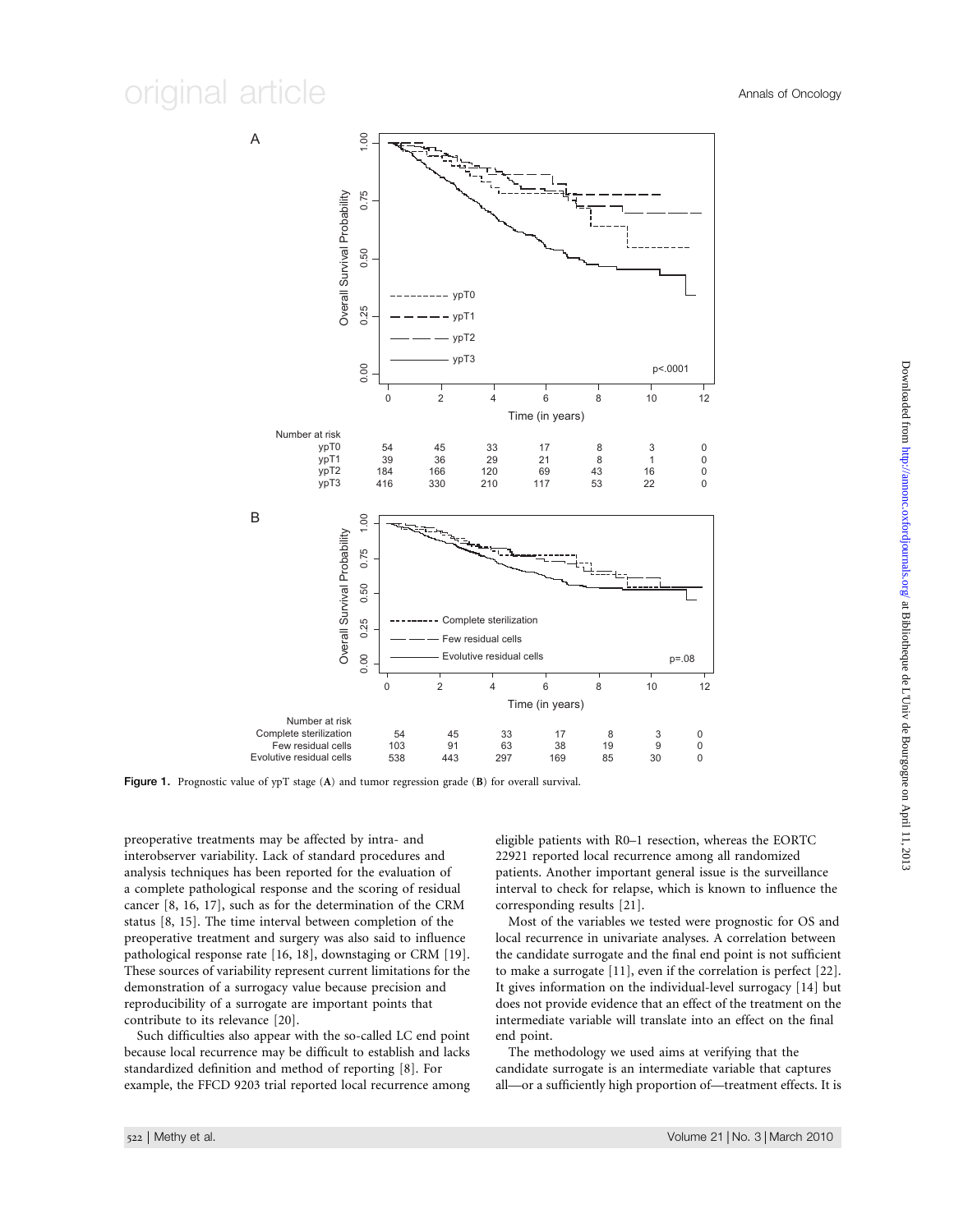thus expected that, in a future trial using an agent of the same class, an effect on the surrogate would translate into an effect on the final end point. This approach has the



Figure 2. Prognostic value of ypT stage (A) and tumor regression grade (B) for local recurrence-free time, among patients with gross complete resection (R0–1).

## Annals of Oncology **Annals of Oncology** original article

advantage of being implementable on the basis of one single trial but showed conceptual limits and was criticized [14, 23– 25].

By contrast, combining results from several completed trials, the meta-analytical methodology for the evaluation of a surrogate end point allows to establish the trial-level surrogacy [23] and to estimate the predicted effect on the final end point based on the observed effect on the surrogate. This approach allows to verify if the surrogate can be ''expected to predict clinical benefit'' [26] but requires the integration of several completed trials. Disease-free survival (DFS) in adjuvant colon cancer trials [27, 28] and PFS in advanced colorectal cancer trials [7] were validated that way as surrogates for OS. Results concerning DFS in the adjuvant setting seemed to extrapolate to rectal cancer [29]. The meta-analytic technique allows robust validations; in this way, we have planned to reevaluate the surrogacy value of the early pathological parameters using this approach. This work is currently done using a trial from the EORTC [3].

To validate surrogate end points aims at ensuring that treatment effect on the surrogate is predictive of an improvement in a clinically relevant outcome for the patient, mainly in terms of OS. Nevertheless, a surrogate can also be considered as a clinically relevant end point in itself. This was argued for PFS in metastatic colorectal cancers [30] and for DFS in colon and rectal cancers [8]. Based on clinical and statistical considerations, DFS is advised as a primary end point in the neoadjuvant setting and CRM as a secondary end point [8], although formal statistical validation study remains to be done in this particular setting.

This preliminary work did not allow to validate any surrogate end point for either OS or LC for the preoperative treatment for rectal cancers. Results require confirmation with other datasets, in particular for the CRM status. The nonsignificant effect on OS generally observed in the different rectal neoadjuvant trials adds to the need for a meta-analytical validation approach.

**Table 4.** Prentice criteria and PTE for local control, among patients with gross complete resection ( $n = 674$ )

|                                                                                       | Candidate surrogate end point (S) for time to local recurrence |         |                            |         |                                                                                                       |                               |
|---------------------------------------------------------------------------------------|----------------------------------------------------------------|---------|----------------------------|---------|-------------------------------------------------------------------------------------------------------|-------------------------------|
|                                                                                       | $v p T^a$                                                      | ypT0    | T downstaging <sup>b</sup> | ypN     | CRM <sup>c</sup>                                                                                      | Tumor regression <sup>a</sup> |
| Treatment effect on local recurrence (RT–CT versus RT)                                |                                                                |         |                            |         |                                                                                                       |                               |
| HR (95% CI)                                                                           | $0.50$ $(0.31$ to $0.80)$                                      |         |                            |         |                                                                                                       |                               |
| $\beta$                                                                               | $-0.70$                                                        |         |                            |         |                                                                                                       |                               |
|                                                                                       | 0.004                                                          |         |                            |         |                                                                                                       |                               |
| Treatment effect on local recurrence, adjusted for S (RT-CT versus RT)                |                                                                |         |                            |         |                                                                                                       |                               |
| HR (95% CI)                                                                           |                                                                |         |                            |         | $0.52$ (0.32 to 0.84) 0.52 (0.32 to 0.83) 0.52 (0.32 to 0.84) 0.51 (0.32 to 0.83) 0.52 (0.27 to 0.97) | $0.54$ (0.33 to 0.88)         |
| $\beta_{\rm S}$                                                                       | $-0.66$                                                        | $-0.67$ | $-0.66$                    | $-0.67$ | $-0.67$                                                                                               | $-0.62$                       |
| $\overline{P}$                                                                        | 0.008                                                          | 0.007   | 0.008                      | 0.007   | 0.041                                                                                                 | 0.013                         |
| PTE $(\%)=1 - \beta_s/\beta$ 6.8 (-8.8 to 28.7) 4.9 (-6.6 to 16.8) 6.2 (-4.7 to 26.4) |                                                                |         |                            |         | 4.8 $(-6.4 \text{ to } 24.7)$ 4.9 $(-80.7 \text{ to } 105.3)$ 12.1 $(-0.9 \text{ to } 40.7)$          |                               |
| $(95\% \text{ CI})$                                                                   |                                                                |         |                            |         |                                                                                                       |                               |

 $\beta$  and  $\beta$ <sub>S</sub>, Cox coefficients; CI, confidence interval; CRM, circumferential resection margin; HR, hazard ratio; PTE, proportion of treatment effect; RT, radiotherapy; RT–CT, radiotherapy and chemotherapy.

a Introduced in Cox models as dichotomous covariables.

 $^{\rm b}$ T was considered dowstaged when ypT stage (from 0–3) was lower than clinical stage (3 or 4).

<sup>c</sup>Considered as positive if the microscopic tumor extension reached the margin.